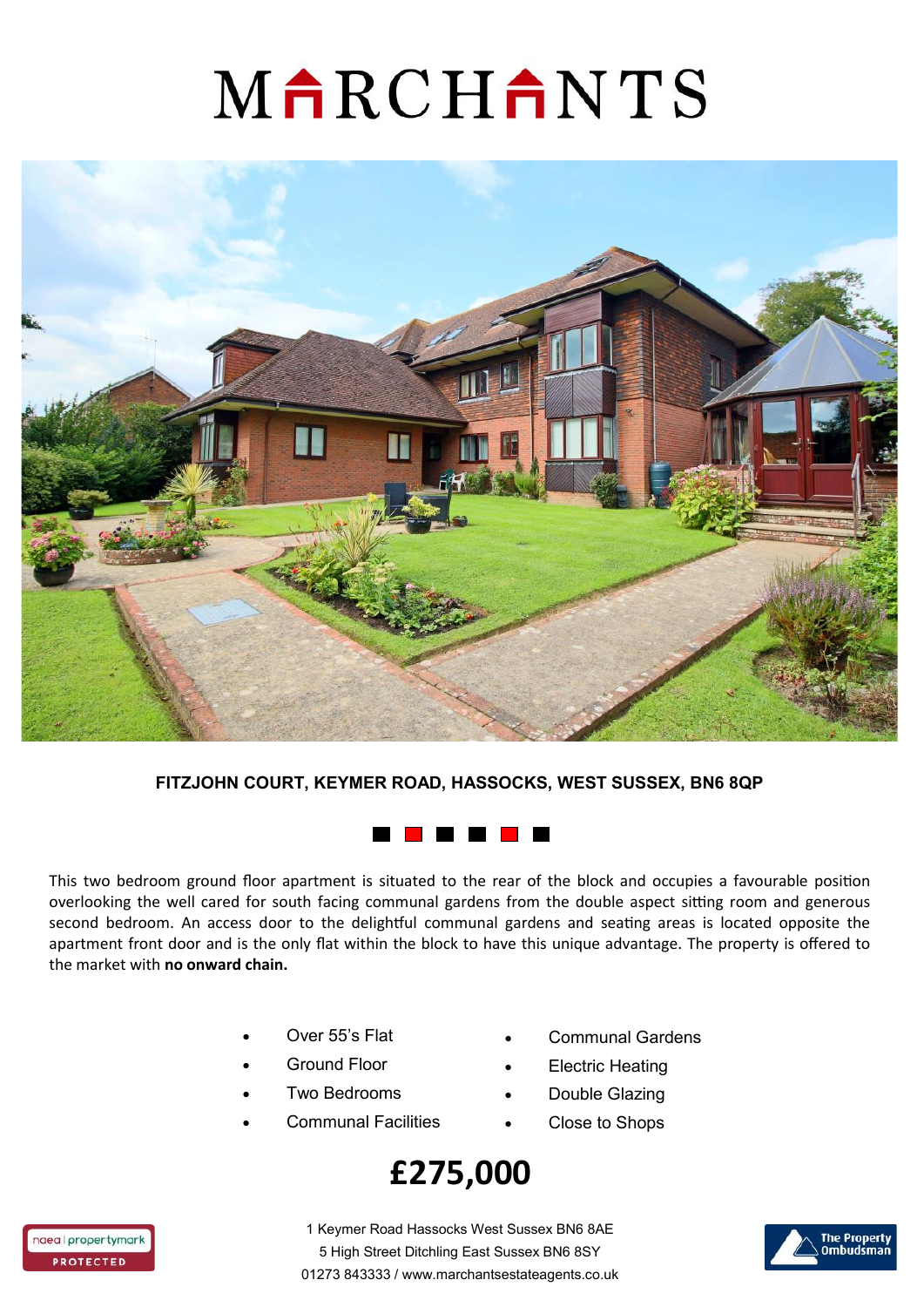#### **LOCATION**

Situated adjacent to Budgens Supermarket, Fitzjohn Court is approximately half a mile from Hassocks station. Hassocks provides a variety of facilities, including shops, a sub-post office (within McColls Convenience Store), Sainsbury's Local, a modern health centre, schools for all age groups and a main line railway station which provides regular services to London and the south coast (subject to network time tables).

#### **PROPERTY DESCRIPTION**

Fitzjohn Court is a very well maintained block of retirement apartments for those aged 55 and over with a resident House Manager. Benefits for the use of all residents include a communal lounge, conservatory, laundry room, W.C., pleasant south facing communal garden with seating and a car parking area to the front of the building.

The accommodation comprises:

Entry phone security system and Entrance door to communal hallway. Personal front door leading to:

**HALLWAY** Entry phone, night storage heater, telephone point, built in shelved cupboard, built-in airing cupboard housing an insulated hot water tank, fitted immersion heater and slatted shelving.

Double aspect **SITTING ROOM** Attractive 'Adam' style ornamental fireplace surround with 'marble' inset and free standing electric fire on a marble effect hearth. Night storage heater, telephone point, emergency pull cord, T.V. point.

**KITCHEN** Fitted with cream laminate kitchen furniture comprising a one and a half bowl stainless steel sink with mixer tap, ceramic electric hob, both inset in a roll edge worktop having cupboards, drawers and tray space under. Cupboard unit housing an electric fan assisted oven, two further wall units and display shelves. Wall mounted Dimplex heater, part ceramic tiled walls, coved ceiling, window with an outlook to the side of the development.

**BEDROOM 1** Fitted with laminated furniture comprising two wardrobes, dressing table with a three drawer chest. Night storage heater, telephone point, emergency pull cord, T.V. point.

**BEDROOM 2** Built in quadruple wardrobe cupboard, Night storage heater, emergency pull cord, T.V. point. Window with pleasant outlook to the communal gardens.

**SHOWER ROOM** A spacious area, comprising a fitted glazed shower cubicle with 'Mira Sport' electric shower apparatus. Pedestal washbasin, W.C., 'Chromium plated' electric towel warmer, wall mounted 'Dimplex' heater, fully ceramic tiled walls, emergency pull cord.

**OUTSIDE** Beautifully maintained south facing **COMMUNAL GARDENS** with outside seating.

**CAR PARKING AREA** In front of the block for residents and visitors.

**MAINTENANCE:** Estimated annual cost 2022 - 2023 £2,553.18

**LEASE:** 189 Years from 24th June 1989. WE UNDERSTAND THE RESIDENTS ARE EQUAL SHAREHOLDERS IN A MANAGEMENT COMPANY WHO OWN THE FREEHOLD.

ENERGY EFFICIENCY RATING: **D** COUNCIL TAX BAND: **C £1,819.74 (2022/2023)** VIEWING: **BY ARRANGEMENT WITH MARCHANTS**

**PLEASE NOTE** These particulars have been prepared in good faith, however purchasers must satisfy themselves as to their accuracy as they do not and should not form part of a contract of sale. Where appliances, fittings and services are included, prospective purchasers should arrange their own tests as to condition before exchange of contracts. Where alterations/extensions ha the supplier. *Internal photographs must not be taken without the permission*  of the vendors or their agent. Additionally, prospective purchasers will be<br>requested to provide information allowing us to independently verify both their<br>ability to proceed directly to contract and to fund the full value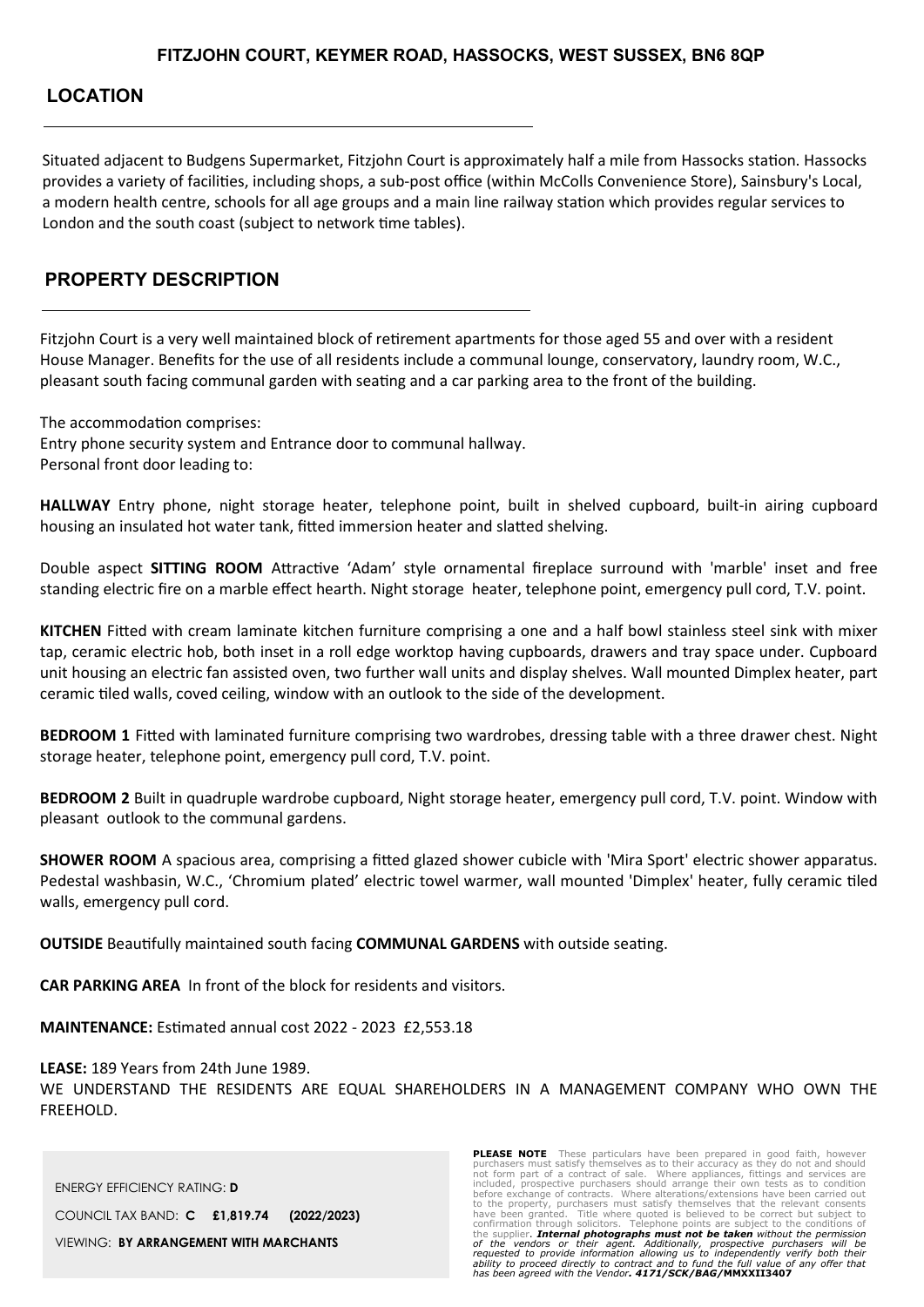#### **FITZJOHN COURT, KEYMER ROAD, HASSOCKS, WEST SUSSEX, BN6 8QP**



**To arrange a viewing, please go to : www.marchantsestateagents.co.uk or call 01273 843333**